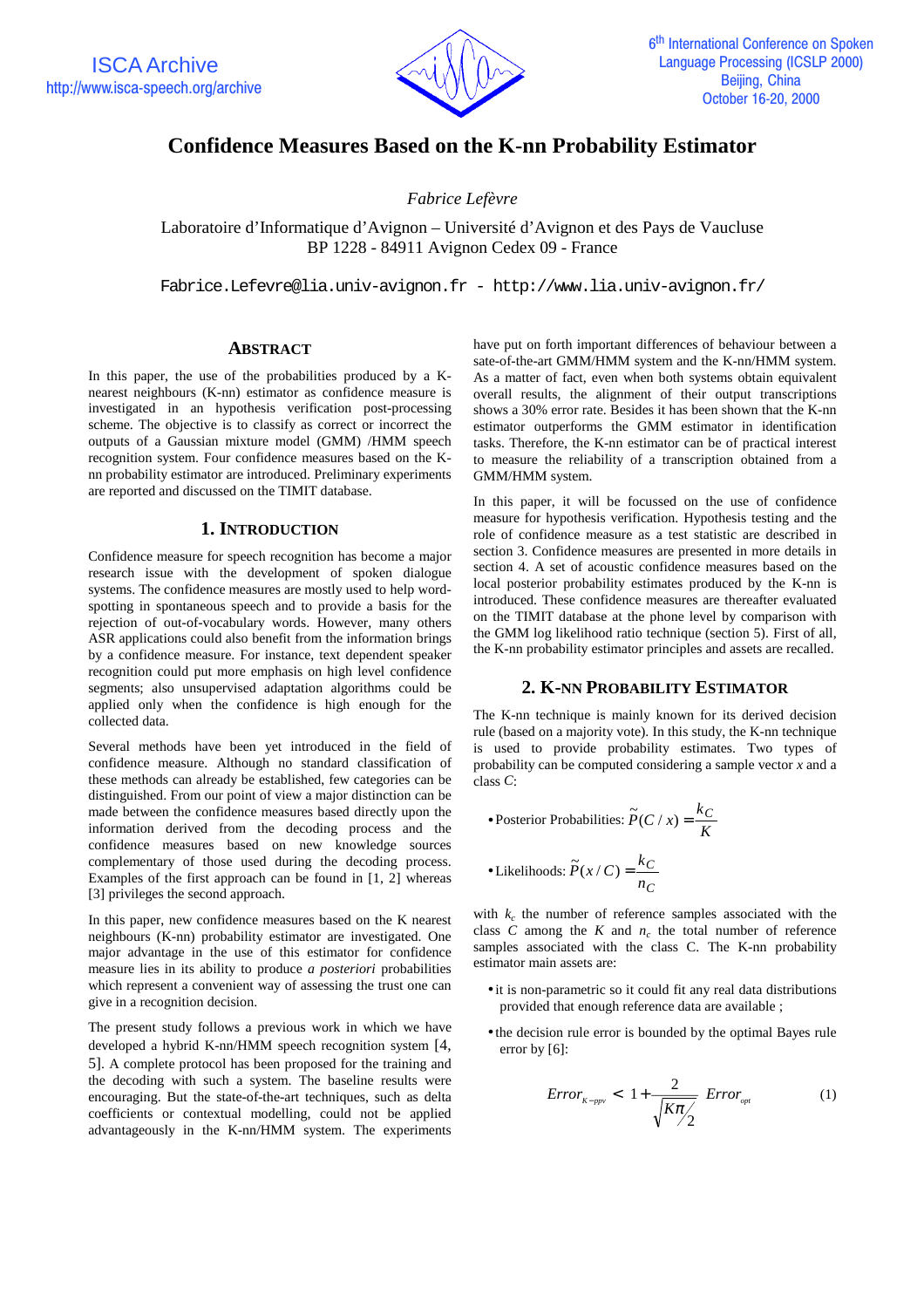- this upper bound decreases when K increases ;
- the K-nn estimator provides discriminative posterior probabilities, normalised as all the classes are considered for the estimation ;
- finally, no training phase is needed before its use.

## **3. HYPOTHESIS TESTING**

A hypothesis test is a procedure which aims at deciding either to accept or to reject a predefined hypothesis (the so-called *null hypothesis*). In a one-tailed test, this decision is taken according to the value of a test statistic: below a certain threshold, the hypothesis is rejected. The performance of a hypothesis test is then represented through a 2x2 confusion matrix: -two lines for the *state of nature* of the test (its truth or its falsity), -two columns for the *decision* (accepted or rejected). Two cells of this matrix correspond to errors: -rejecting a true candidate (*Type I* or *False Rejection*), -accepting a false candidate (*Type II* or *False Alarm*). A number of statistics can be computed from a 2x2 matrix and used to evaluate the performance of the test statistic at a given operating point (fixed by the threshold value). One of these is the *unconditional error rate* (UER) of the test, which involves the sum of the number of *Type I* and *Type II* errors over the total number of hypotheses:

$$
UER = \frac{N(reject,true) + N(accept, false)}{N}
$$
 (2)

The experiments assessments will be made through two curves parameterised by the decision threshold:

- the *Receiver Operator Characteristic* (ROC) is a plot of the Type II error rate against the Detection Rate<sup>1</sup>;
- the *Detection Error Trade-off* (DET) is a plot of the *Type I* error rate against the *Type II* error rate.

In the context of a speech recogniser's outputs verification, the *null hypothesis* consists in the acceptance of the output. In order to carry out such a test, a test statistic should be defined. The confidence measure for a decoding hypothesis will be used as the required test statistic.

#### **4. CONFIDENCE MEASURES**

A confidence measure is commonly defined as a statistic upon the level of matching between a model and the data. In the case of speech recognition, two models can be considered: the acoustic model and the language model. In the further, only confidence measures derived from the acoustic model will be considered. Such purely acoustic confidence measures will be of great interest in tasks where either no good language model is enable or a great discrepancy exits between the expected and observed data.

## *4.1. Likelihood Ratios*

 $\overline{a}$ 

To measure how well a model matches the data, it is appealing to use straightforwardly the likelihood of the data upon the model used during the decoding stage.

The output likelihood of a GMM/HMM is not an appropriate statistic to be used as a confidence measure: it is relative to the prior probability of the acoustic and therefore it is not comparable across utterances. A common answer to this issue has been the introduction of anti- (or filler or garbage) models. Loosely speaking, an anti-model is composed of a set of probability distributions of all the events not associated to the target model [7, 8]. The hypothesis test is then based on a log likelihood ratio ( $LLR$ ) which is computed for the vector-frame  $x_t$ for the phonetic class *i* as:

$$
LLR_i(t) = \log \frac{p(x_t|\Lambda_i)}{p(x_t|\Lambda_i)}
$$
(3)

where  $\Lambda_i$  is the model for class *i* and  $\Lambda_i$  its anti-model. A usual approach for training the anti-models is to use tokens that caused errors. Two kind of errors have generally to be considered: substitutions and noise. By noise it is meant every events which should not occur in the application. As in the context of TIMIT none noise tokens are considered, the antimodel that will be considered in the following experiments is a composition of all the GMM of the system, excepted those of the target model. Only the most significant GMM likelihood is retained (*max* operator).

At the phone level, the confidence measure is obtained by a sum of the *LLR* over the frames associated to the target model during the decoding process:

$$
LLR_i(t_s, t_e) = \frac{1}{t_e - t_s + 1} \sum_{t=t_s}^{t_e} LLR_i(t)
$$
 (4)

where  $LLR_i(t_s,t_e)$  is the confidence value for the phone *i* which has been output by the recogniser between the frames  $t_s$  and  $t_e$ and *LLRi(t)* is the frame log likelihood ratio computed with the target and anti- models as described in (3).

Although, as recalled above, one major asset of the K-nn estimator is to produce posteriors, a K-nn log likelihood ratio confidence measure (*K-nn/LLR*) will also be evaluated for the purpose of comparison with the *GMM/LLR* confidence measure.

#### *4.2. Posteriors Based Confidence Measures*

From the local frame posteriors, two confidence measures are obtained depending on how they are combined at the phone level:

• Log Product Posterior confidence measure (*LPP*) which is also the log of the geometric mean:

$$
LPP_i(t_s, t_e) = \frac{1}{t_e - t_s + 1} \sum_{t=t_s}^{t_e} \log p(i|x_t)
$$
 (5)

• Mean Posterior confidence measure (*MP*):

$$
MP_i(t_s, t_e) = \frac{1}{t_e - t_s + 1} \sum_{t=t_s}^{t_e} p(i|x_t)
$$
 (6)

<sup>1</sup> Actually a ROC-like will be used plotting the *UER* against the Hypothesis Rejection (*HR*) level.